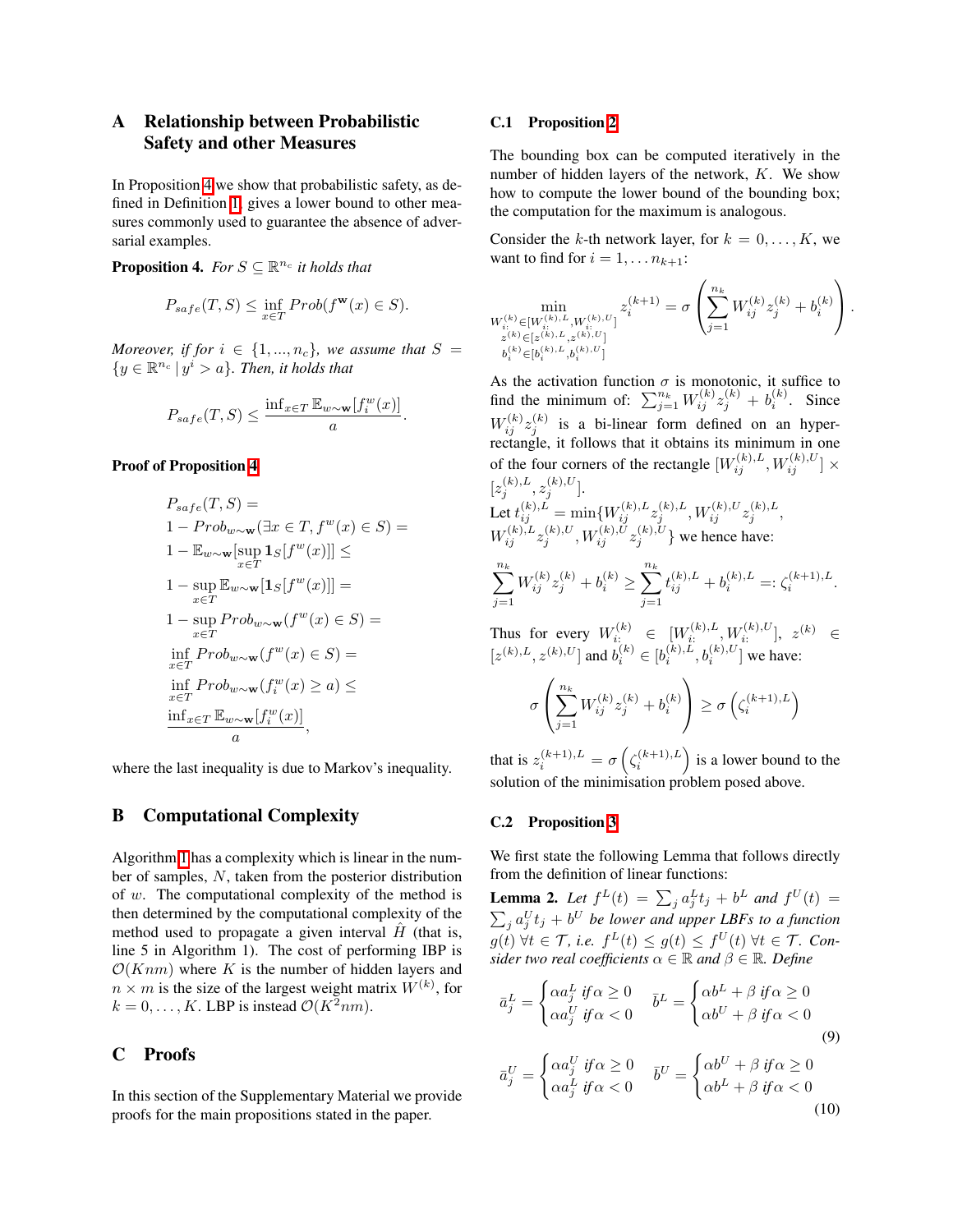*Then:*

 $\overline{l=0}$ 

$$
\bar{f}^L(t) := \sum_j \bar{a}_j^L t_j + \bar{b}^L \le \alpha g(t) + \beta \le \sum_j \bar{a}_j^U t_j + \bar{b}^U
$$
  
=: 
$$
\bar{f}^U(t)
$$

*That is, LBFs can be propagated through linear transformation by redefining the coefficients through Equations* [\(9\)](#page-0-5)*–*[\(10\)](#page-0-6)*.*

We now proof Proposition  $3$  iteratively on  $k = 1, \ldots, K$ that is that for  $i = 1, \ldots, n_k$  there exist  $f_i^{(k),L}(x, W)$ and  $f_i^{(k),U}(x, W)$  lower and upper LBFs such that:

$$
\zeta_i^{(k)} \ge f_i^{(k),L}(x, W) := \mu_i^{(k),L} \cdot x + \tag{11}
$$
\n
$$
\sum_{l=0}^{k-2} \langle \nu_i^{(l,k),L}, W^{(l)} \rangle + \nu_i^{(k-1,k),L} \cdot W_i^{(k-1)} + \lambda_i^{(k),L}
$$
\n
$$
\zeta_i^{(k)} \le f_i^{(k),U}(x, W) := \mu_i^{(k),U} \cdot x + \tag{12}
$$
\n
$$
\sum_{k=2}^{k-2} \langle \nu_i^{(l,k),U}, W^{(l)} \rangle + \nu_i^{(k-1,k),U} \cdot W_i^{(k-1)} + \lambda_i^{(k),U}
$$

and iteratively find valid values for the LBFs coefficients, i.e.,  $\mu_i^{(k),L}, \nu_i^{(l,k),L}, \lambda_i^{(k),L}, \mu_i^{(k),U}, \nu_i^{(l,k),U}$  and  $\lambda_i^{(k),U}$ .

For the first hidden-layer we have that  $\zeta_i^{(1)}$  =  $\sum_{j} W_{ij}^{(0)} x_j + b_i^{(0)}$ . By inequality  $\boxed{7}$  and using the lower bound for  $b_i^{(0)}$  we have:

$$
\zeta_i^{(1)} \ge \sum_j \left( W_{ij}^{(0),L} x_j + W_{ij}^{(0)} x_j^L - W_{ij}^{(0),L} x_j^L \right) + b_i^{(0),L}
$$
  
=  $W_{i:}^{(0),L} \cdot x + W_{i:}^{(0)} \cdot x^L - W_{i:}^{(0),L} \cdot x^L + b_i^{(0),L}$ 

which is a lower LBF on  $\zeta^{(1)}$ . Similarly using Equation [\(8\)](#page-0-8) we obtain:

$$
\zeta_i^{(1)} \leq W_{i:}^{(0),U} \cdot x + W_{i:}^{(0)} \cdot x^L - W_{i:}^{(0),U} \cdot x^L + b_i^{(0),U}
$$

which is an upper LBF on  $\zeta^{(1)}$ . By setting:

$$
\begin{aligned}\n\mu_i^{(1),L} &= W_{i:}^{(0),L} \quad , \quad \mu_i^{(1),U} = W_{i:}^{(0),U} \\
\nu_i^{(0,1),L} &= z^{(0),L} \quad , \quad \nu_i^{(0,1),U} = x^L \\
\lambda_i^{(1),L} &= -W_{i:}^{(0),L} \cdot x^L + b_i^{(0),L} \\
\lambda_i^{(1),U} &= -W_{i:}^{(0),U} \cdot x^L + b_i^{(0),U}\n\end{aligned}
$$

we obtains LBFs  $f_i^{(1),L}(x, W)$  and  $f_i^{(1),U}(x, W)$  of the form  $(11)$ – $(12)$ .

Given the validity of Equations  $(11)$ – $(12)$  up to a certain *k* we now show how to compute the LBF for layer  $k + 1$ , that is given  $f_i^{(k),L}(x, W)$  and

 $f_i^{(k),U}(x, W)$  we explicitly compute  $f_i^{(k+1),L}(x, W)$ and  $f_i^{(k+1),U}(x, W)$ . Let  $\zeta_i^{(k),L} = \min f_i^{(k),L}(x, W)$ and  $\zeta_i^{(k),U} = \max f_i^{(k),U}(x, W)$  the minimum and maximum of the two LBFs (that can be computed analytically as the functions are linear). For Lemma  $\boxed{1}$  there exists a set of coefficients such that  $z_i^{(k)} = \sigma(\zeta_i^{(k)}) \ge$  $\alpha_i^{(k),L} \zeta_i^{(k)} + \beta_i^{(k),L}$ . By Lemma [2](#page-0-10) we know that there exists  $\bar{f}_i^{(k),L}(x, W)$  with coefficients  $\bar{\mu}_i^{(k),L}$ ,  $\bar{\nu}_i^{(l,k),L}$ ,  $\bar{\lambda}_i^{(k),L}$  obtained through Equations  $9\frac{|10|}{|}$  $9\frac{|10|}{|}$  $9\frac{|10|}{|}$  such that:

$$
z_i^{(k)} \ge \alpha_i^{(k),L} f_i^{(k),L}(x, W) + \beta_i^{(k),L} \ge \bar{f}_i^{(k),L}(x, W)
$$

<span id="page-1-0"></span>that is  $\bar{f}_i^{(k),L}(x, W)$  is a lower LBF on  $z_i^{(k)}$  with coefficients  $\bar{\mu}_i^{(k),L}$ ,  $\bar{\nu}_i^{(l,k),L}$ ,  $\bar{\lambda}_i^{(k),L}$ . Analogously let  $\bar{f}_i^{(k),U}(x, W)$  be the upper LBF on  $z_i^{(k)}$  computed in a similar way.

<span id="page-1-1"></span>Consider now the bi-linear layer  $\zeta_i^{(k+1)}$  $i^{(\kappa+1)}$  =  $\sum_{j} W_{ij}^{(k)} z_j^{(k)} + b_i^{(k)}$ . From Equation [\(7\)](#page-0-7) we know that:  $W_{ij}^{(k)} z_j^{(k)} \geq W_{ij}^{(k),L} z_{\underline{j}}^{(k)} + W_{ij}^{(k)} z_j^{(k),L} - W_{ij}^{(k),L} z_j^{(k),L}.$ By applying Lemma  $2 \text{ with } \alpha = W_{ij}^{(k),L}$  and  $\beta = 0$  we know that there exists a lower LBF  $\hat{f}_{ij}^{(k),L}(x, W)$  with a set of coefficients  $a_{ij}^{(k),L}$ ,  $b_{ij}^{(l,k),L}$  and  $c_{ij}^{(k),L}$  computed applying Equations  $\overline{\text{CD}}$   $\overline{\text{CD}}$  to  $\overline{\mu}_i^{(k),L}$ ,  $\overline{\nu}_i^{(l,k),L}$ ,  $\overline{\lambda}_i^{(k),L}$ <br>such that:  $W_{ij}^{(k),L} z_j^{(k)} \geq \hat{f}_{ij}^{(k),L}(x, W)$ . Hence we have:

$$
\begin{split} &\zeta_i^{(k+1)} = \sum_j W_{ij}^{(k)} z_j^{(k)} + b_i^{(k)} \geq \sum_j \left( W_{ij}^{(k),L} z_j^{(k)} \right) + \\ &\frac{W_{ij}^{(k)} z_j^{(k),L} - W_{ij}^{(k),L} z_j^{(k),L} \right) + b_i^{(k),L} \geq \\ &\sum_j \hat{f}_{ij}^{(k),L} (x,W) + \sum_j W_{ij}^{(k)} z_j^{(k),L} - \\ &\sum_j W_{ij}^{(k),L} z_j^{(k),L} + b_i^{(k),L} = \\ &\sum_j \left( a_{ij}^{(k),L} \cdot x + \sum_{l=0}^{k-2} \langle b_{ij}^{(l,k),L}, W^{(l)} \rangle \right. \\ &\left. + b_{ij}^{kl-1,k),L} \cdot W_{j:}^{(k-1)} + c_{ij}^{(k),L} \right) + \\ &\frac{W_i^{(k)} \cdot z^{(k),L} - W_{i:}^{(k),L} z^{(k),L}}{W_{i:}^{(k)} \cdot z^{(k),L}} . \end{split}
$$

By setting

$$
\mu_i^{(k+1),L} = \sum_j a_{ij}^{(k),L}
$$
  
\n
$$
\nu_i^{(l,k+1),L} = \sum_j b_{ij}^{(l,k),L} \quad k = 0, ..., l-2
$$
  
\n
$$
\nu_i^{(k-1,k+1),L} = b_i^{(k-1,k),L}
$$
  
\n
$$
\nu_i^{(k,k+1),L} = z^{(k),L}
$$
  
\n
$$
\lambda_i^{(k+1),L} = \sum_j c_{ij}^{(k),L} - W_{i:}^{(k),L} \cdot z^{(k),L} + b_i^{(k),L}
$$